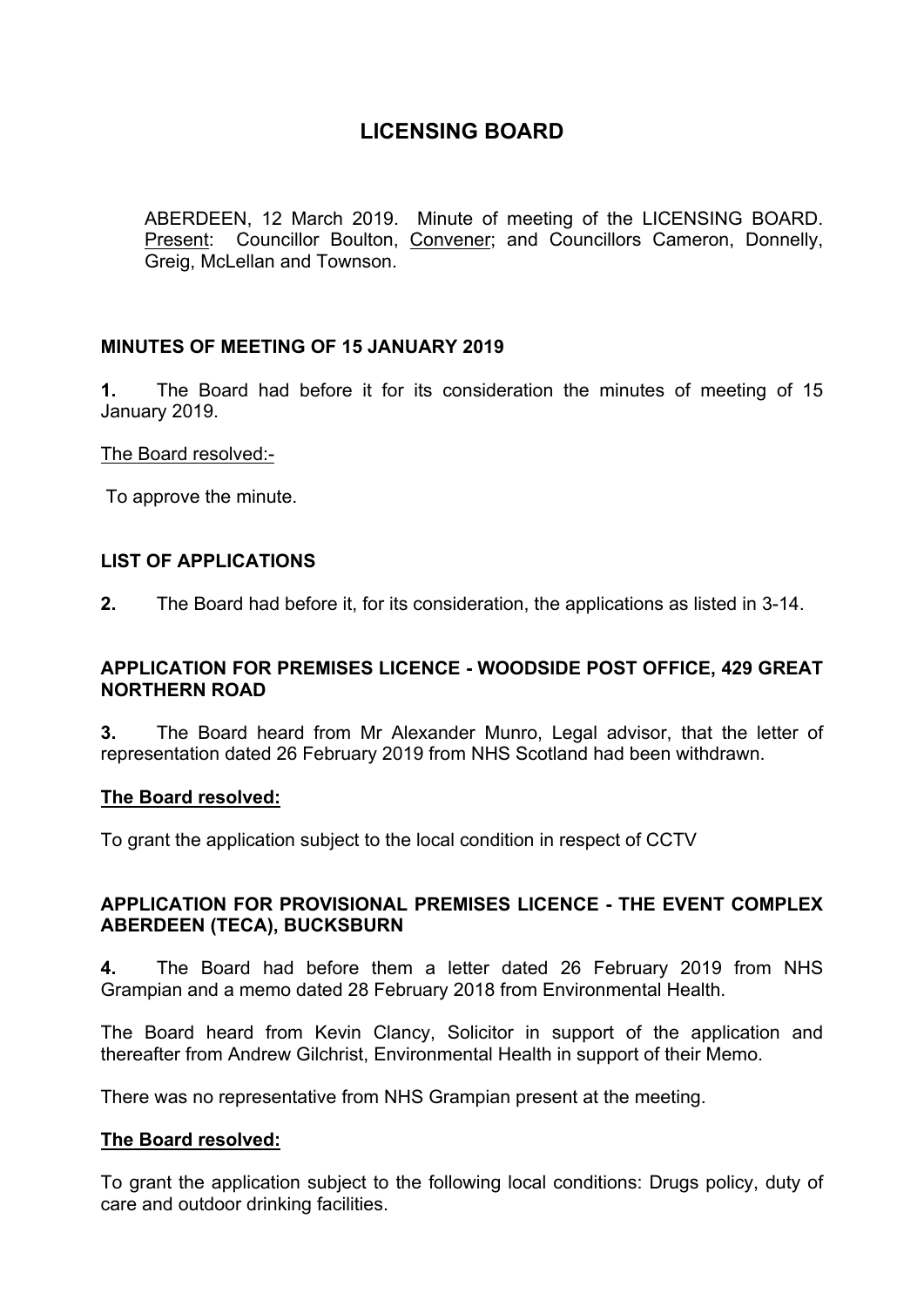## **APPLICATION FOR VARIATION OF A PREMISES LICENCE - BALMORAL STADIUM, ALTENS NIGG, ABERDEEN**

**5.** The Board heard from Mr Alexander Munro, Legal advisor, that there had been no objections or representations received in connections with the application.

## **The Board Resolved:**

To grant the application .

## **APPLICATION FOR VARIATION OF PREMISES LICENCE - CASC, 7 STIRLING STREET, ABERDEEN**

**6.** The Board heard from Alexander Munro, Legal advisor that it was his understanding that all representations received in connection with the application had been withdrawn as the applicant had amended the application to removed the variation in term of the local condtion in respect of the outdoor area. This left the variation in terms of the hours only.

Andrew Gilchrist, Environmental Health confirmed that he was seeking clarification from the applicant that a Noise Management Plan would be provided to his service.

Mr Tony Dawson, Solicitor, on behalf of the applicant confirmed that such a plan would be provided.

## **The Board resolved:**

To grant the application as amended.

## **APPLICATION FOR VARIATION OF PREMISES LICENCE - KRAKATOA, 2 TRINITY QUAY, ABERDEEN**

**7.** The Board had before them a letter of representation dated 28 February 2019 from Police Scotland, a memo dated 28 February 2019 from Environmental Health and a memo dated 28 February 2018 from the LSO.

The Board heard from Tony Dawson, Solicitor that the applicant had agreed to the recommendations as contained in the Police and LSO representations and had accepted the amendments to the terms and times during which Children and Young persons are permitted. Mr Dawson further advised that his client had noise management plans in place.

#### **The Board resolved:**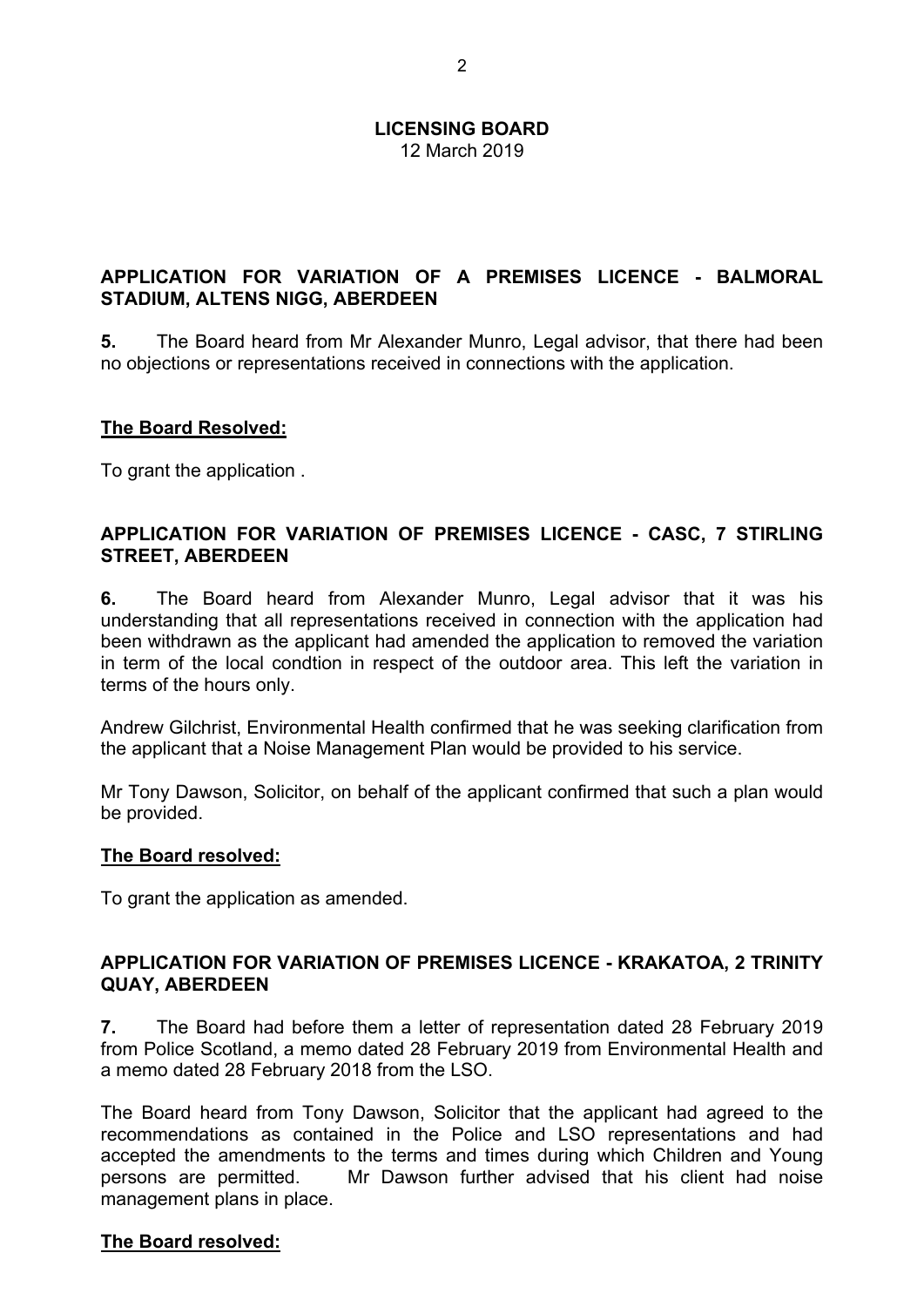To grant the application as amended.

## **APPLICATION FOR VARIATION OF A PREMISES LICENCE - O'NEILLS (GROUND FLOOR), 9 BACK WYND, ABERDEEN**

**8.** The Board had before it a letter for representation dated 28 February 2019 from Police Scotland.

The Board heard from Audrey Junner, Solicitor, in support of the application who advised that the applicant accept the police conditions. Ms Junner suggest that the following door supervisor condition be applied:

'It is a condition that the licence holder will ensure that where the premises will be open after 12 midnight they shall employ or use suitably licensed door supervisors from 11pm onwards"

#### **The Board resolved: -**

to grant the application subject to the late the Radio link, CCTV, duty of care and Door steward condition as amended.

## **APPLICAITON FOR VARIATION OF PREMISES LICENCE - O'NEILLS (UPPER FLOOR), 9 BACK WYND, ABERDEEN**

**9.** The Board heard from Alexander Munro, Legal advisor, that there had been no representations or objections received in connection with the application.

## **The Board resolved: -**

To grant the application subject to the duty of care condition.

## **APPLICATION FOR VARIATION OF A PREMISES LICENCE - REVOLUTION, 25 BELMONT STREET, ABERDEEN**

**10.** The Board heard from Alexander Munro, Legal advisor that the applicant had requested that the application be continued to the next meeting of the Board.

## **The Board resolved: -**

To defer consideration of the application to its next meeting to be held on 14 May 2019.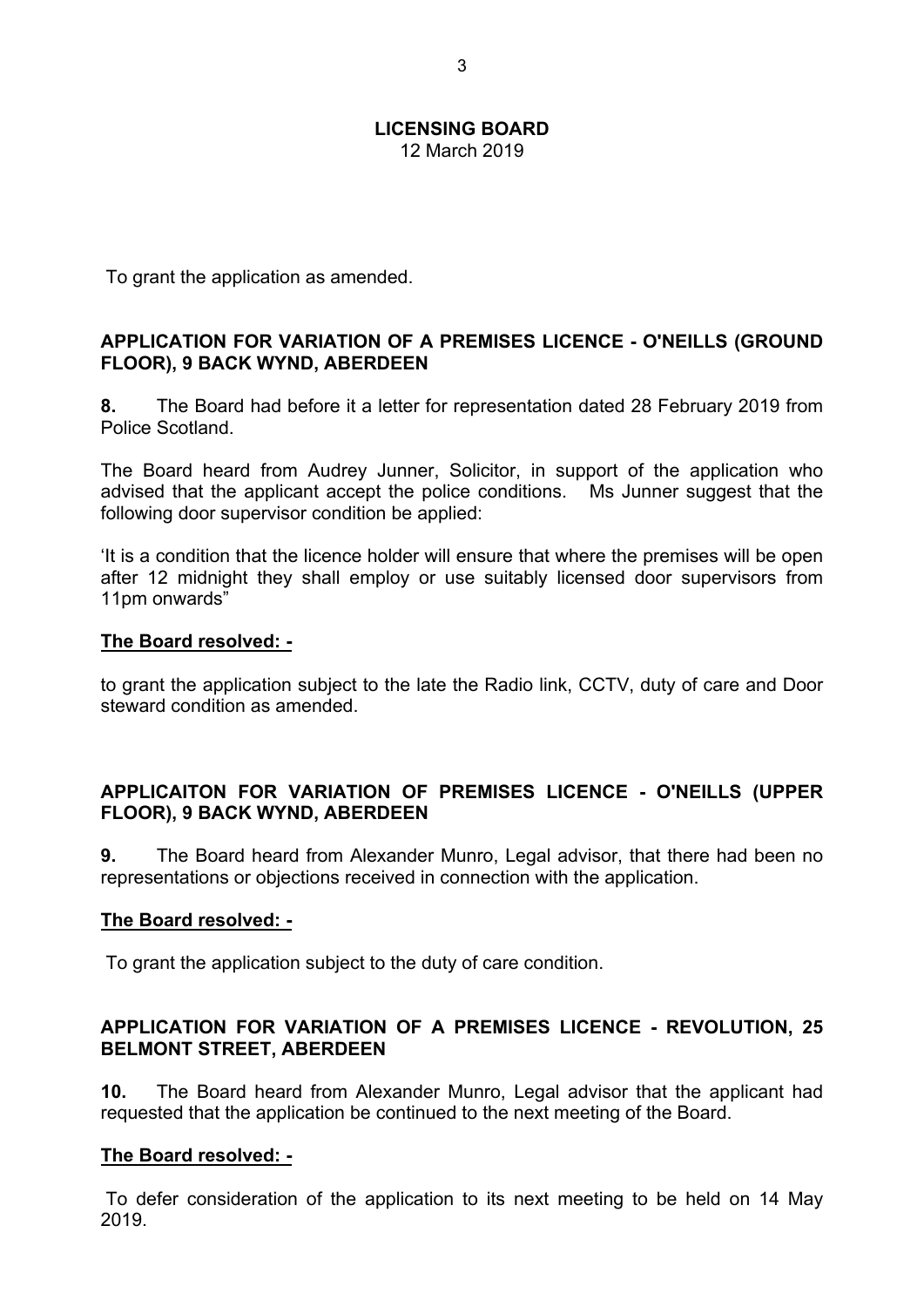## **APPLICATION FOR VARIATION OF PREMISES LICENCE - SANDMAN SIGNATURE HOTEL, ABERDEEN**

**11.** The Board heard from Alexander Munro, Legal advisor that there had been no represenations or objections received in connection with the application.

## **The Board resolved:-**

To grant the application subject to the duty of care condition.

## **APPLICATION FOR VARIATION OF PREMISES LICENCE - THE FOUNDRY, 43 HOLBURN STREET, ABERDEEN**

**12.** The Board heard from Alexander Munro, Legal advisor, that the representation from NHS Grampian had been withdrawn.

The Board had before it a memo from Environmental Health dated 28 February 2019.

The Board heard from Audrey Junner, Solicitor speak in support of the application and from Andrew Gilchrist speak in support of the Environmental Health memo.

Ms Junner advised that the applicant was willing to work with Environmental Health on a noise management plan.

## **The Board resolved: -**

To grant the licence subject to the duty of care condition.

## **APPLICATION FOR VARIATION OF PREMISES LICENCE - THE HAWTHORN BAR AND ADAM LOUNGE**

**13.** The Board had before a memo from Environmental Health dated 28 February 2019 and a letter of objection from Mr David Lakin.

The Board heard from Tony Dawson, Solicitor in support of the application and from Mr Lakin in support of his objection.

The Convenor moved, seconded by Councillor Greig to refuse the application on the grounds that the application was inconsistent with the licensing objection preventing public nuisance.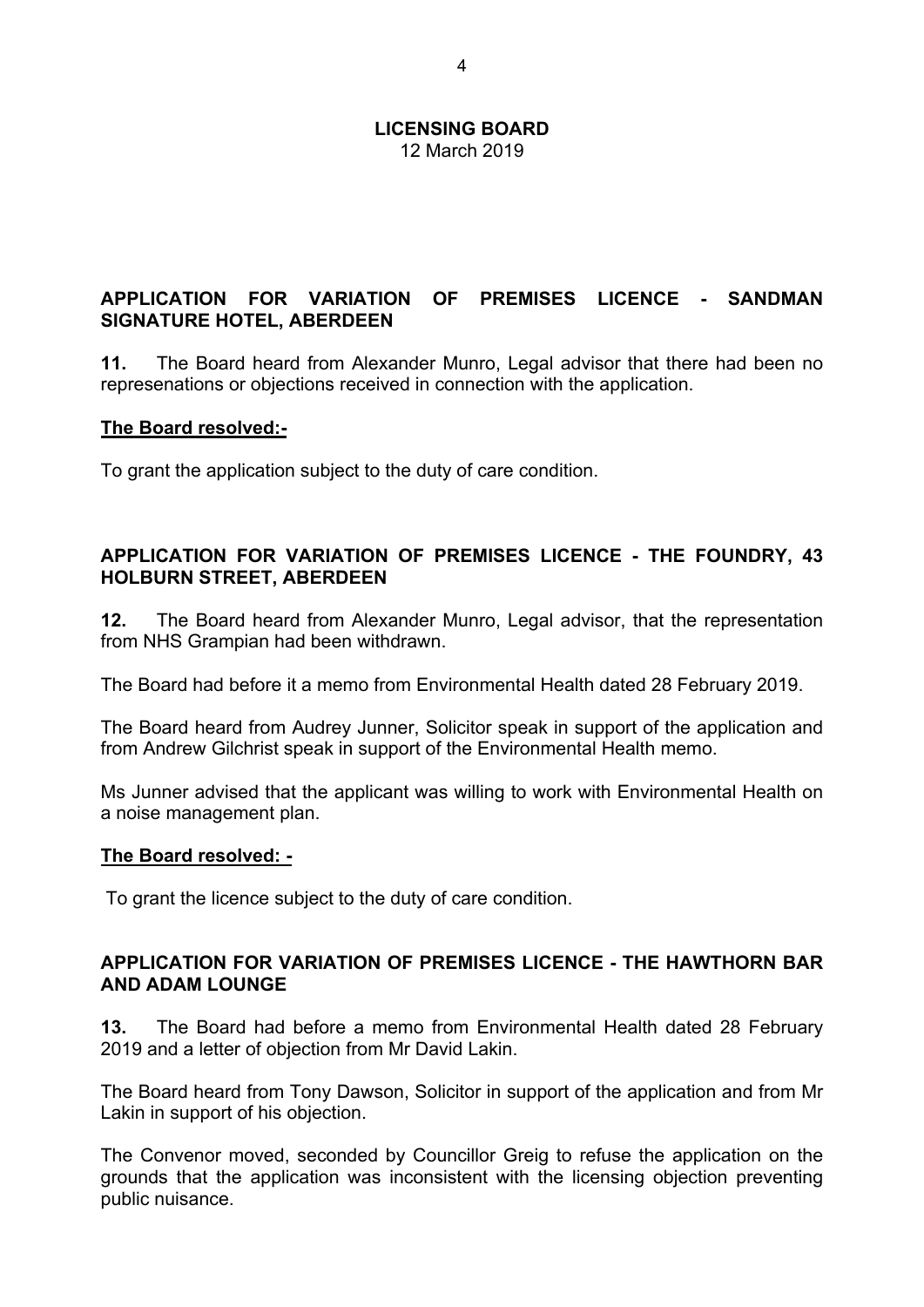Councillor McLellan, seconded by Councillor Townson moved as an amendment to grant the application.

On a division there voted for the motion (2) The Convener and Councillor Greig for the amendment (4) Councillors Cameron, Donnelly, McLellan and Townson

## **The Board resolved:**

To adopt the amendment and grant the application subject to the duty of care condition.

## **APPLICATION FOR VARIATION OF PREMISES LICENCE - UNIT 1, THE ACADEMY, ABERDEEN**

**14.** The Board heard from Alexander Munro, Legal advisor that the applicant had requested that the application be continued to the next meeting of the Board.

#### **The Board resolved: -**

To defer consideration of the application to its next meeting to be held on 14 May 2019.

## **APPLICATION FOR RENEWAL OF PERSONAL LICENCE**

**15.** The Board had before it a letter dated 29 November 2018 from Police Scotland.

The Board heard from Alexander Munro, Legal advisor, that the applicant had verbally advised that she wished to withdraw the application but had not followed this up in writing.

In the absence of the applicant;

#### **The Board resolved:**

to refuse the application.

## **NOTICE OF CONVICTIONS - PERSONAL LICENCE HOLDER**

**16.** The Board heard from Alexander Munro, Legal advisor that the Licensing Team had recently become aware that the licence holder had moved address and that it would be he may not have recent correspondence inviting him to attend the meeting, in the circumstances Mr Munro suggested that consideration of the matter be deferred.

## **The Board resolved: -**